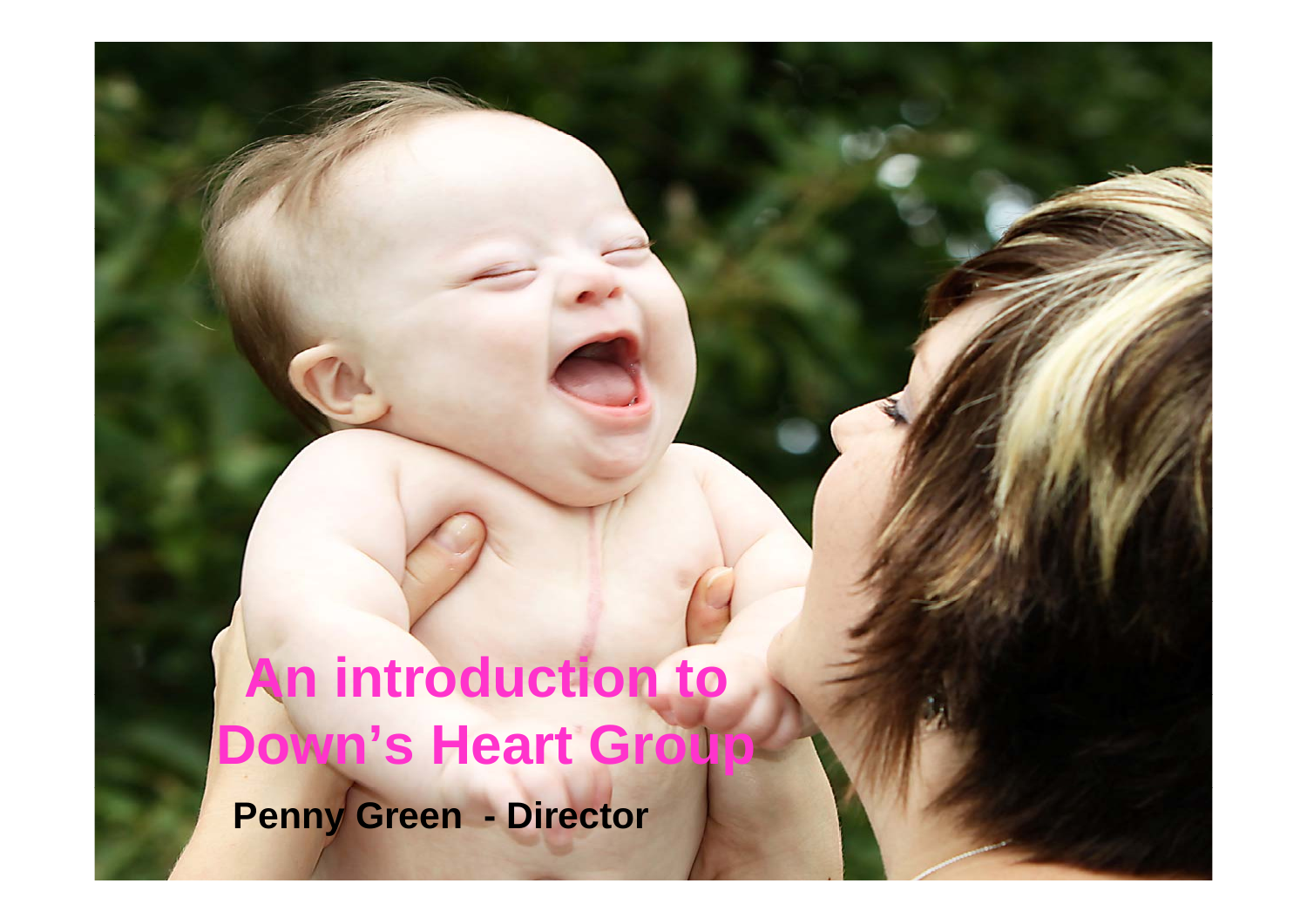



# Who am 1?

• Bereaved parent of baby born with Down's Syndrome, congenital heart defects and **Hirschsprungs** 



- Director of Down's Heart Group who I've been involved with since 1990
- Parent representative on the Steering group of Down Syndrome Medical Interest Group



• Strong links with Down Syndrome Foundation Nigeria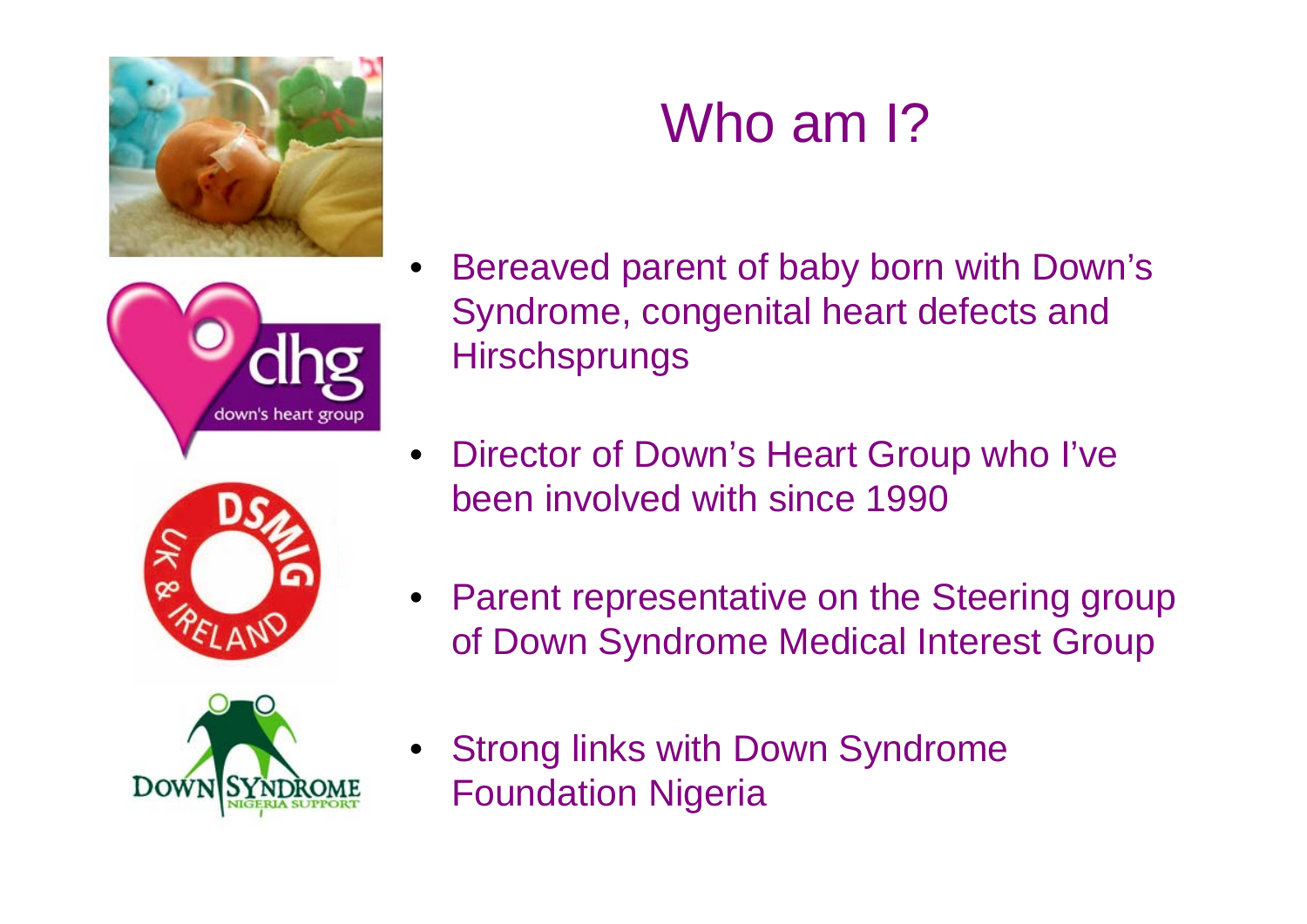

## **Who are we?**

- Founded in 1988 to address the specific needs of these families. Became a registered charity in 1992.
- Trustees are primarily parents, grandparents or siblings of someone with Down's Syndrome and cardiac conditions.
- They have a range of personal experiences with family members of different ages and having different medical needs – bereaved families are also represented.
- To access a wider knowledge base, our Constitution also allows for the appointment of trustees without these personal links, but limits their representation to 25% of the board to ensure the focus remains parent led .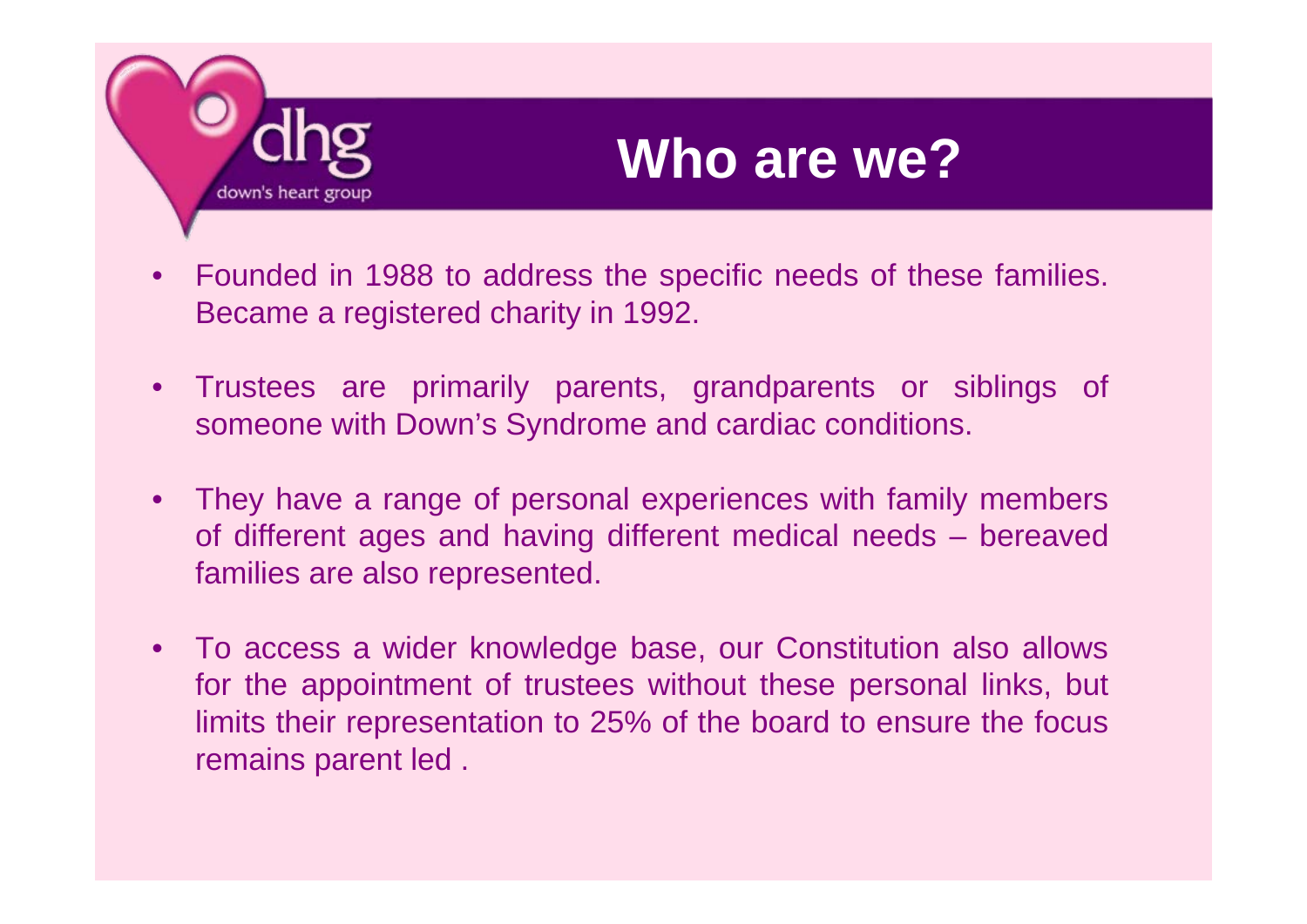# **What do we do for families?**

#### Provide information and support in parent friendly language via:

• Website

down's heart group

- Newsletters
- Information Pack
- Telephone Helpline
- Email & Social Media
- CD's & DVD's
- Conferences



(DHG has Information Standard accreditation for providing quality evidence-based health and social care information)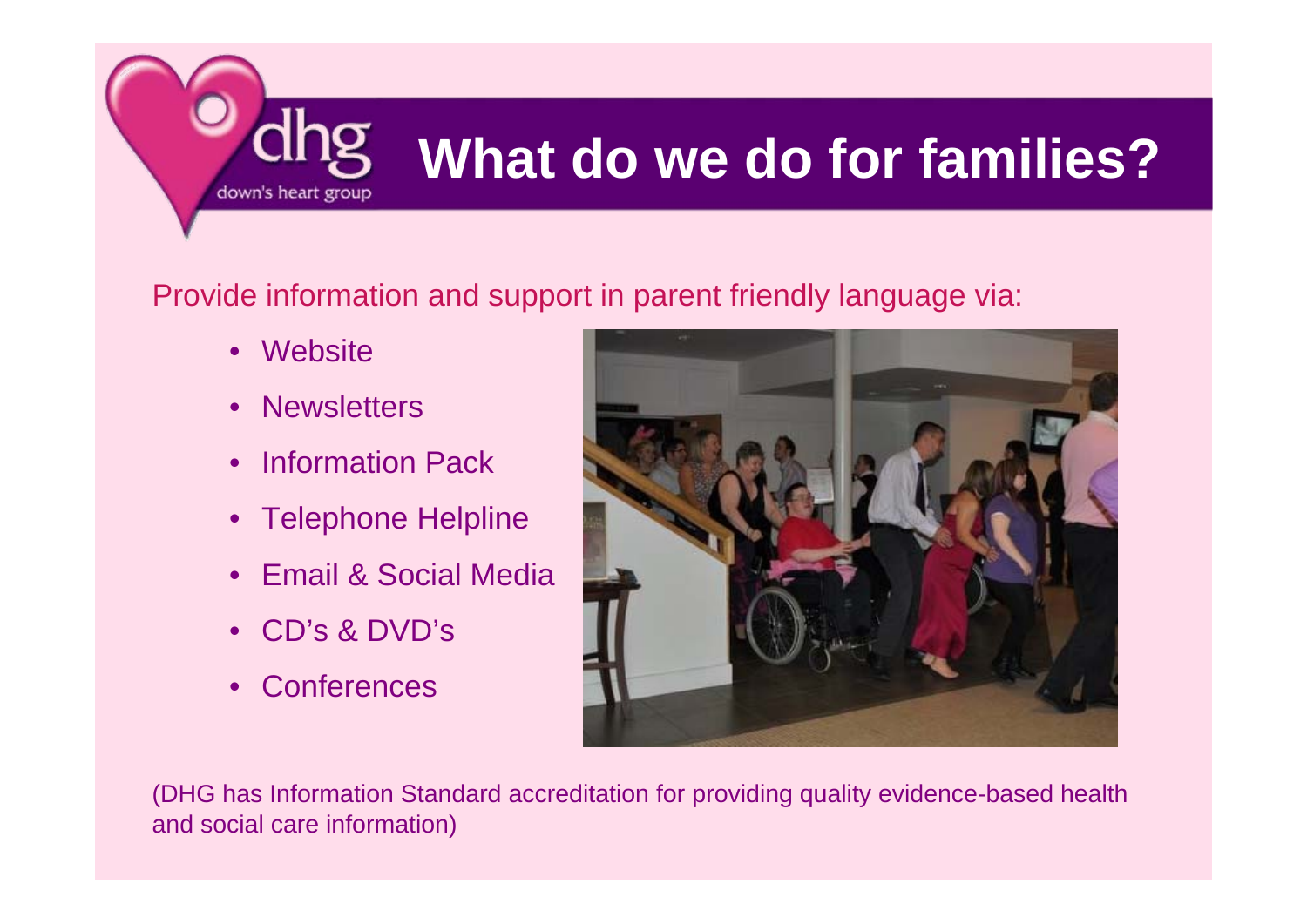

# **Information**



In its complete form there is a hole in the wall between the top chambers (atria) and<br>a hole in the wall between the bottom chambers (verificies), and one common valve<br>between the two atria and the two ventricies. In the p hole between the bottom chambers (ventricles) or the mitral and tricuspid valves may<br>not be joined together, but either or both may leak, known as valve incompetence.

Because of the high pressure in the left verifride (needed to pump the blood around<br>the body), blood is forced through the holes in the septum (central heart wall) when the<br>verifride contracts, thus increasing the pressure

Symptom<br>Some of the early symptoms which may be exhibited are difficulty in feeding, poor<br>weight gain, fast frequent treathing and a degree of cyanosis (blueness) particularly<br>entranged heart and her mouth, fingers and toe working inefficiently due to the demands the body is placing on it. Because of the flow<br>of blood from one side to the other, the heart has to work harder than normal.

Not all children will exhibit symptoms early in life, and those that do will not necessa show all of these.



- Individual sheets
- Simple diagrams
- Parent friendly language
- Info on main heart defects and normal heart
- Info on other topics, travel advice, teeth etc.

- All available to view or download on website
- Also available on a CD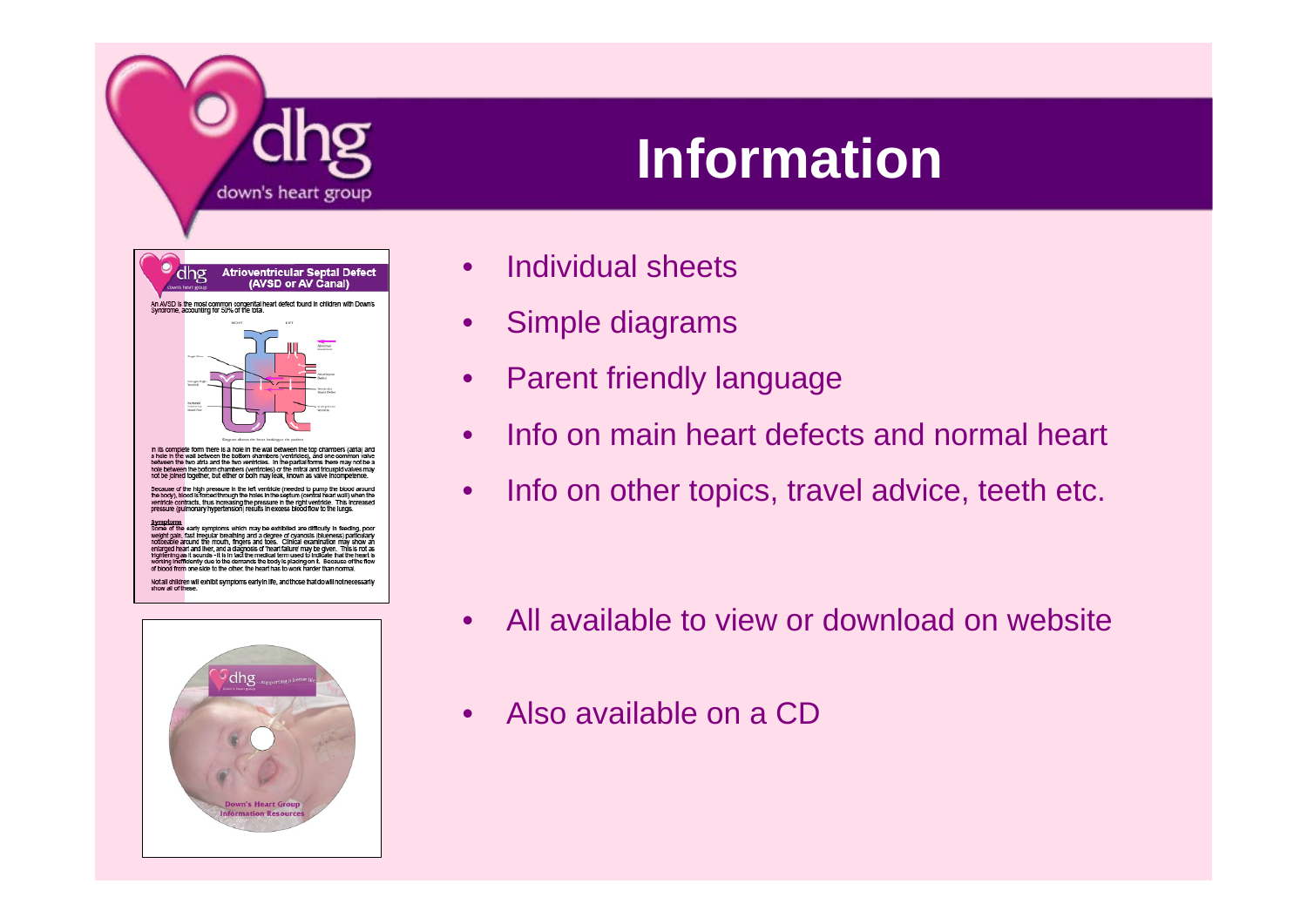

## **Online resources**

### [E-learning package](http://www.nottingham.ac.uk/nursing/sonet/rlos/learndis/our_child/story_html5.html)

#### Link on our website homepage

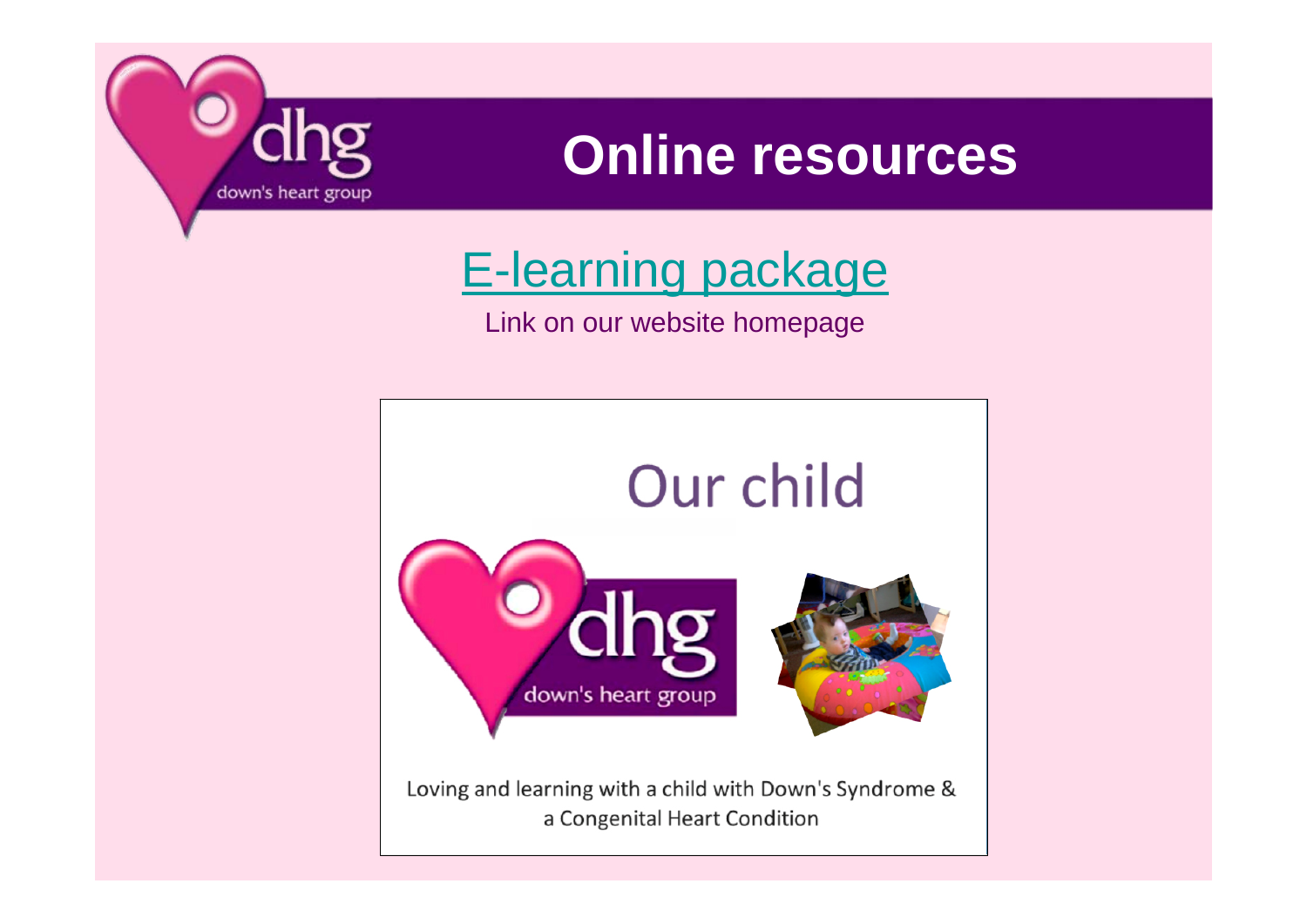

# **When do we help?**

We use knowledge gained from personal experience and interaction with our membership to assist families on every stage of their journey

- ante-natal diagnosis facing decisions
- diagnosis after birth
- through open-heart surgery
- inoperable conditions
- bereavement



Our support and advice is non biased and available regardless of ethnicity, belief or any other factors

We cover all the UK and Ireland and try to help beyond when we can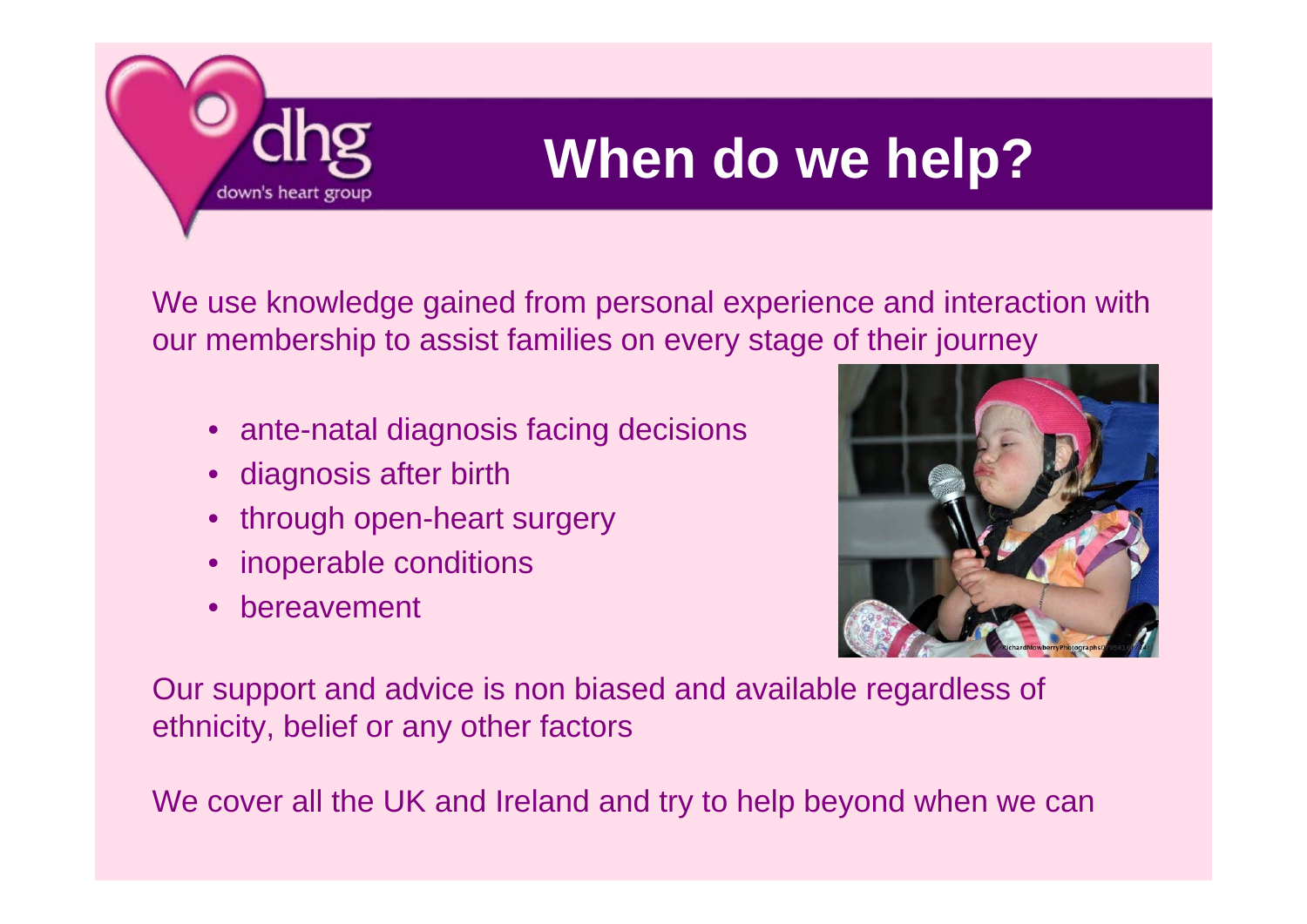



Until it's your baby's turn you don't know how you will feel. Imagine being in a bubble of what if's and why me? DHG helps families move out of that bubble and move on.

*"Our surgery did not require a stay on ICU. The ward nurses were very busy*  and not sympathetic or particularly helpful. We were still worried that he had *heart surgery even though to them it was a more routine procedure, but it was serious and upsetting for us."*

*"We contacted Down's Heart Group just after \* was born after finding about the group on the internet. We were put in touch with another family who had a young lad with Down's Syndrome and a heart condition. Just knowing that there were others with similar experiences was a great help. The Down's Heart Group were a big help to us and I would like to thank them for their much needed and appreciated support - thank you."*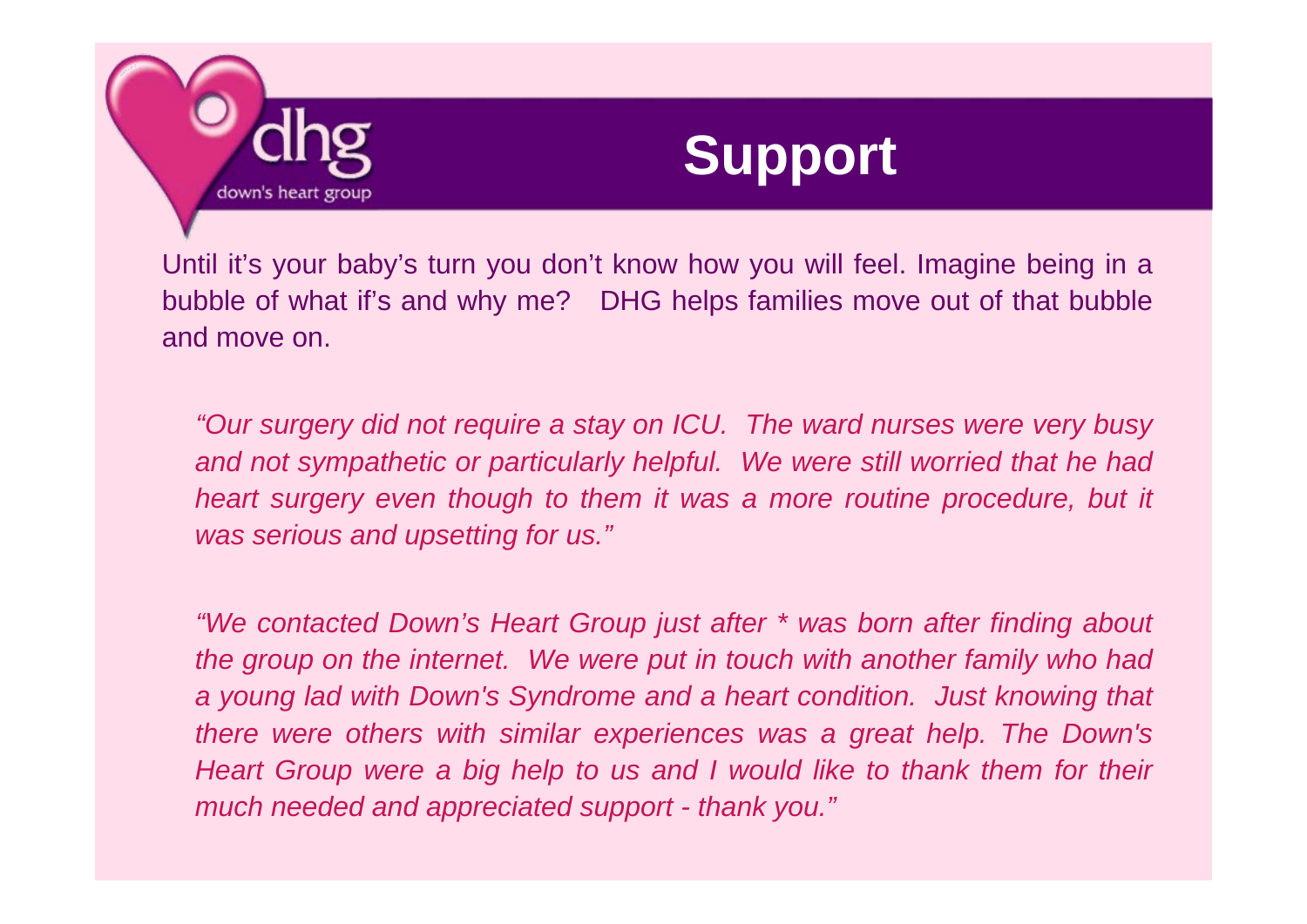

# **Recent call examples**

• 4 week old boy – large hole, needs surgery soon but needs to gain weight, leaving hospital

Worried as not been told what to expect, what to do if baby unwell etc – should he be going home?

• 2 week old girl – vsd and small asd feeding well, check up with NICU started on diuretics, given open access

Been given open access to ward immediately after diuretics prescribed, wondering what they are not being told.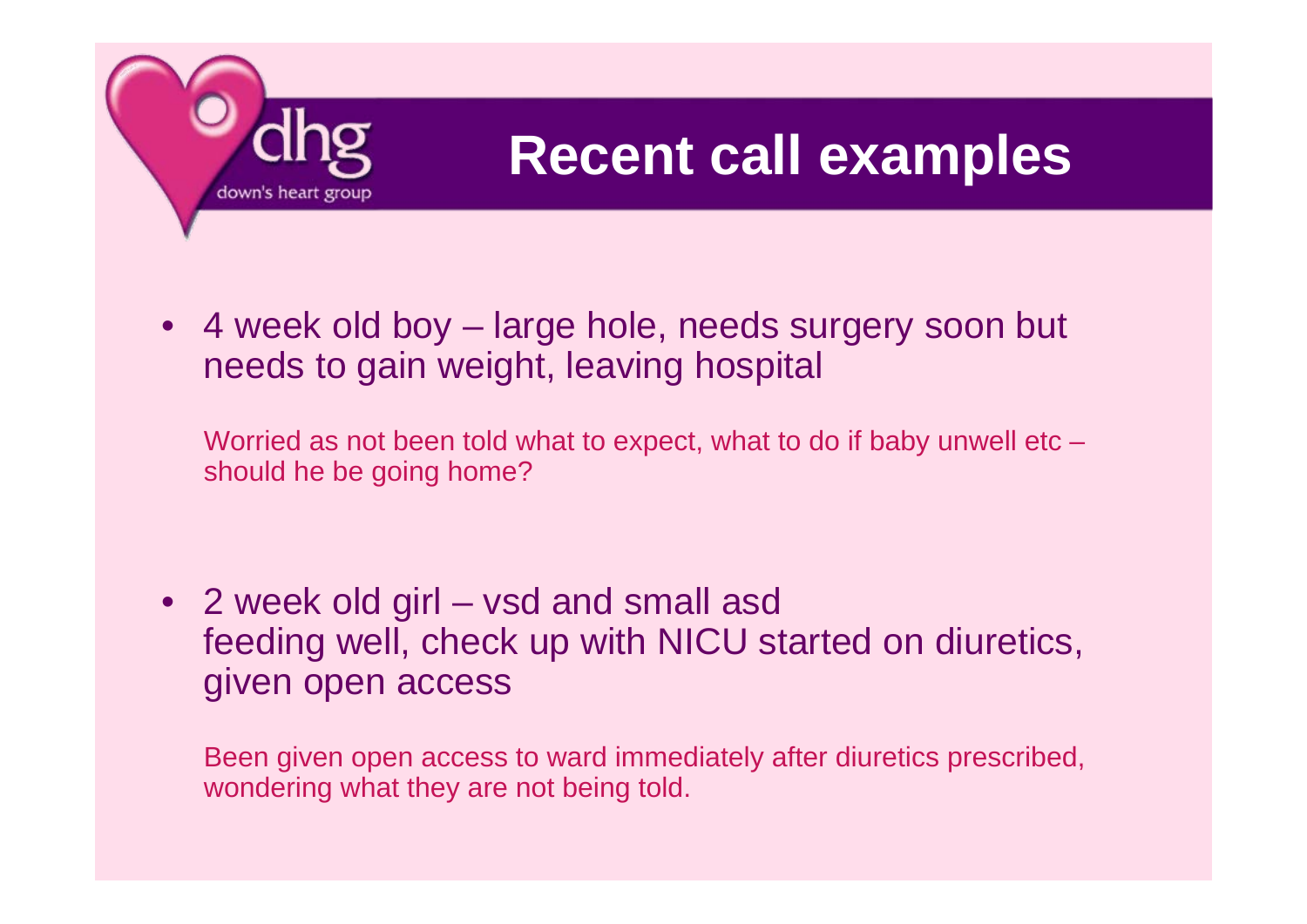

# **What else do we do?**

Raise awareness by:

- Working with other groups, schools and the media
- Social networking
- Involvement in training of medical professionals

Provide representation and advocacy:

- At conferences and events
- Working with various organistions such as DSMIG, Down Syndrome International and Children's Heart Federation
- By working with staff from the various heart units in the UK